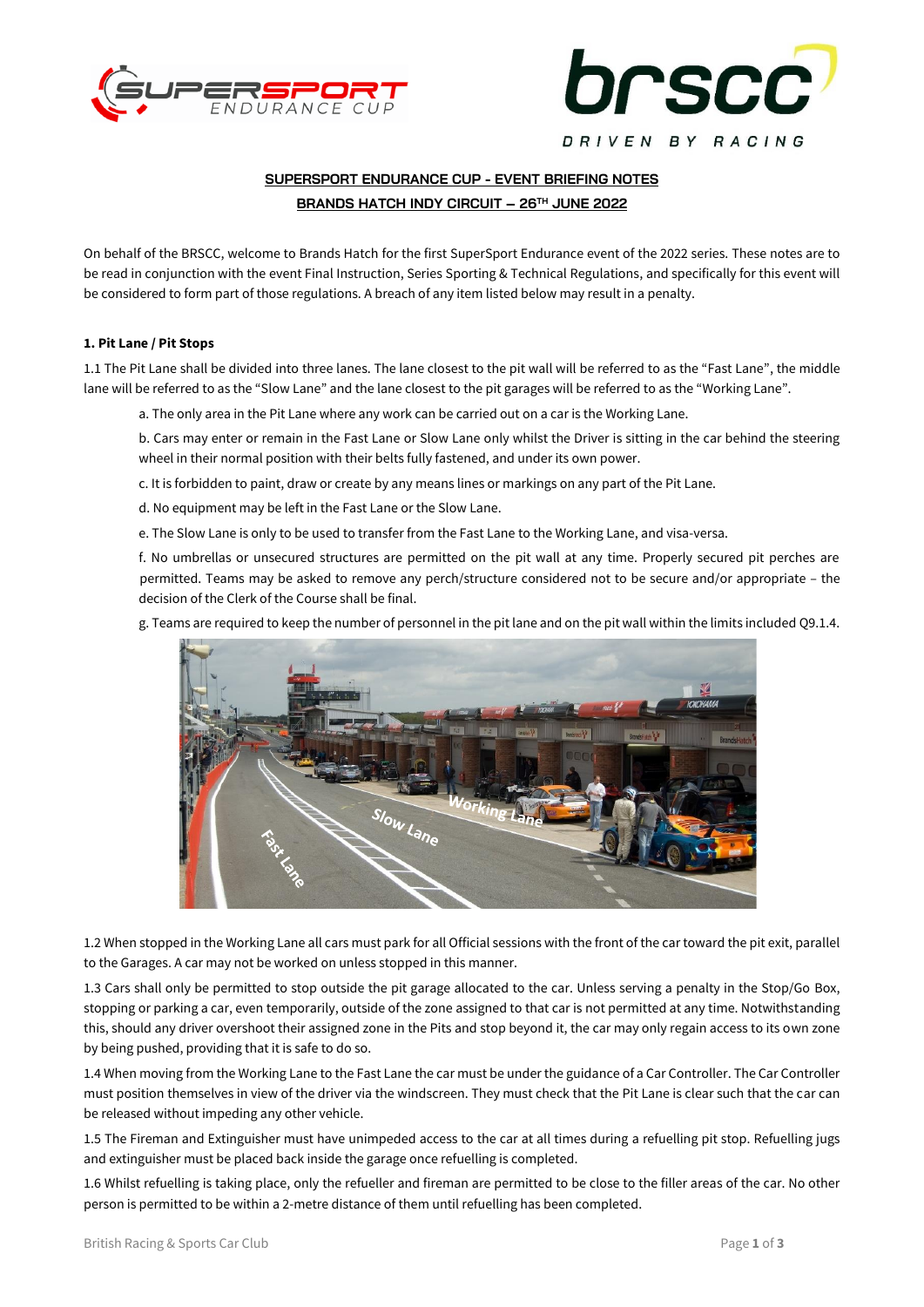## 1.7 Pit Lane Speed Limit is **60KPH**

1.8 The PIT WINDOW will open 20 minutes after the race has started, and close 20 minutes before the end of the scheduled race duration.

1.9 All cars must complete TWO mandatory pit stops, both of a minimum 3-minute durations timed from the PIT IN and PIT OUT timing lines

1.10 The stop / go penalty box will be marked by a sign/cones and located in front of the race control building.

# **2. Fuel and Refuelling**

2.1 Teams may store no more than 50 litres of fuel per car in any garage at any one time during the event, unless it is contained in an FIA compliant fuelling rig.

2.2 Teams must use fuel churns with a capacity of no more than 25 litres, or by an FIA compliant fuel rig. Throughout the duration any live qualifying, practice or race session, refuelling may only take place in the pit lane.

# **3. Pre-Session Procedures**

3.1 All cars must report to the assembly area for all sessions which will be located at the far end of the inner paddock, adjacent to the pit entrance. All cars must be in the assembly area in good time, at least 20 minutes before the scheduled start time.

3.3 For the race, cars will be released from the assembly area onto the Grid. Cars must proceed under caution to the starting grid to be gridded by marshals.

3.4 No team personnel will be permitted onto the grid, unless expressly permitted by the Clerk of the Course.

# **4. Track Limits**

4.1 Track Limits will be monitored around the track, with particular focus at Turn 1, 2, and 3.

4.2 Track Limits: 3 warnings, 4<sup>th</sup> infringement will result in a Drive Through Penalty (for the car), 5<sup>th</sup> infringement will result in a 1minute stop/go penalty, and so on. This penalty will be reset to zero every racing hour.

4.3 Free Practice: repeat offenders may receive a black flag. Team manager will be requested to report to race control.

4.4 Qualifying: any lap time set with Track Limit infringements will be removed, but the lap will count as a Qualifying Lap.

4.5 Race: Warnings will be issued via the Pit Lane officials. After a third infringement, a car will receive a Black and White Flag. A fourth infringement will result in a Drive Through Penalty – Team Manager will be requested to visit the Clerk of the Course to confirm penalty. Further infringements may result in stop/go penalties being issued.

#### **5. Race Start**

5.1 The race start timings will be in accordance with the published timetable. Cars will be released by green flag to start the pace lap behind the safety car. The safety car will set the pace – please keep up with the cars in front – NO DROPPING BACK!

5.2 All cars must stay in position during the formation lap. No overtaking is permitted! Any car that falls out of position to the back of the pack on this lap may not retake its former position and must start from the back of the grid.

5.3 At the end of the formation lap all cars must be lined up and tightly grouped for the rolling start. The Safety Car will slow, and cars will be backed up after Turn 3 and must be lined up in position (two by two) before the exit of Turn 4.

5.4 The safety car will switch off its lights to indicate we are going for a start. All cars should head towards the Start line maintaining your speed, formation and position.

5.5 Should the safety car lights remain switched on beyond turn 5, this may mean that an additional formation lap will take place. The most common reason for this happening is if the field has spread out too much, so please stay as close as safely possible to the cars in front.

5.6 Please note that once the gantry lights are switched off, racing may commence. It is permitted therefore to overtake before the start/finish line.

#### **6. Driving Standards**

6.1 ALL drivers to take care whilst on track during all sessions. There need not be any contact caused by careless driving, last minute lunges, or by not giving each other racing room. This is a long race, make the most of it!

6.2 Slower drivers / cars must pay attention and look in mirrors before overtaking cars in front, checking that no faster cars are approaching.